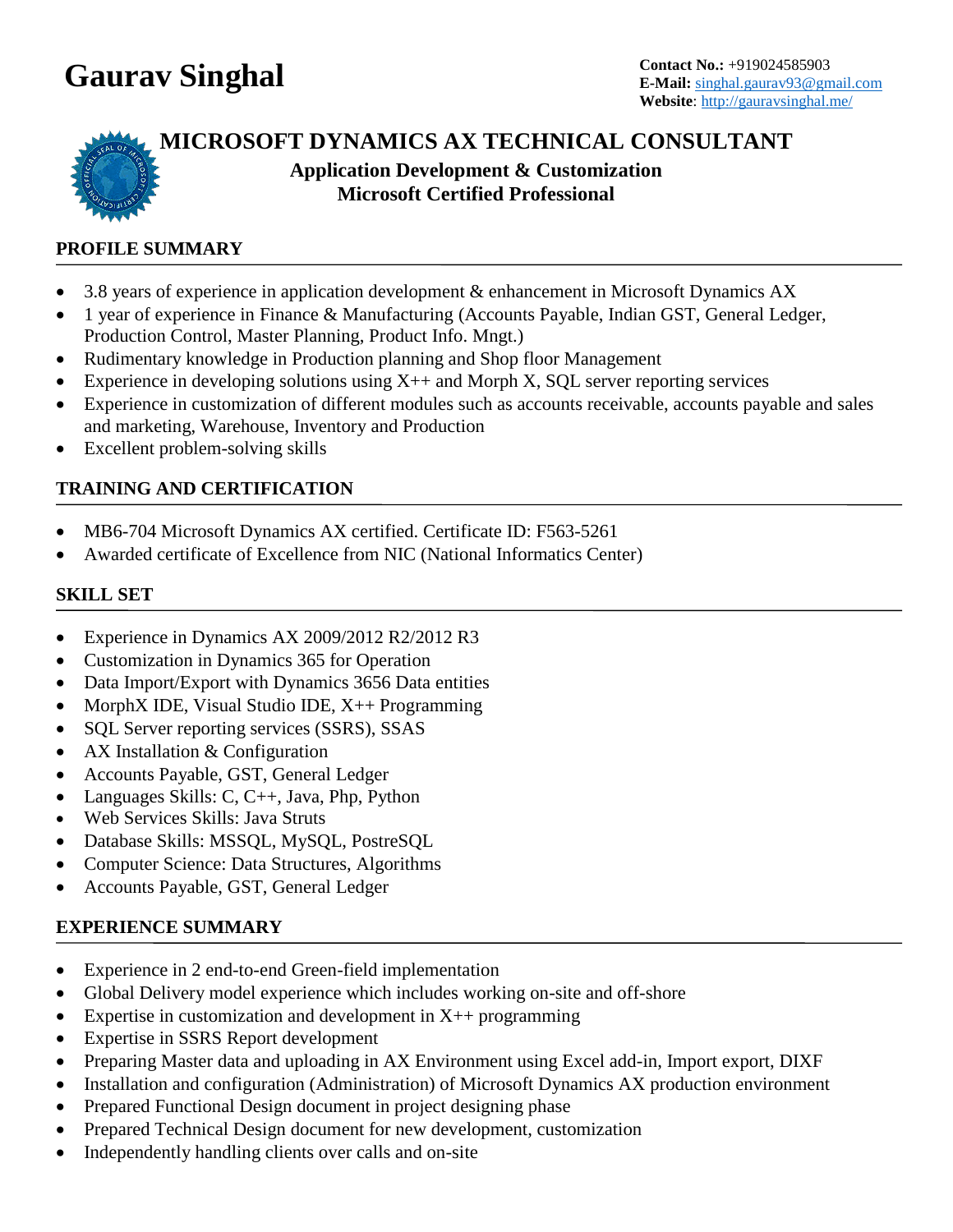- Experienced in working with Pre-Sales team for pitching to the clients
- Delivering product (Microsoft Dynamics AX) demo to clients
- Worked on POC's on Odoo ERP, SAP, Dynamics CRM integration etc.
- Gradual learning curve in Manufacturing domain and Finance domain

# **EMPLOYMENT DETAILS**

#### **July 2015 – March 2019**

Involved in development and customizing in Dynamics AX ERP system.

#### **Key Result Areas:**

- Developing new functionality and customizing existing functionality for client
- Communicating with client for customizing requirements

# **KEY PROJECTS**

• Manufacturing Domain – Implementation

| Client           | Client is a leading provider of manufacturing Metal and Medical parts                                                                                                                                            |
|------------------|------------------------------------------------------------------------------------------------------------------------------------------------------------------------------------------------------------------|
| Responsibilities | • Responsible for Requirement gathering of Finance.<br>• Administrating complete stack of Dynamics 365 for Operations<br>• Customization and development of Tables, Forms, Classes<br>• Deployment and migration |

nagarro

ENTERPRISE AGILE

#### • Finance Domain – Implementation

| Client           | Client is a leading provider in Banking Sector                                                                                                                                                             |
|------------------|------------------------------------------------------------------------------------------------------------------------------------------------------------------------------------------------------------|
| Responsibilities | Responsible for Requirement gathering of Finance.<br>Installing and Configuring Dynamics AX 2012 R3 servers<br>• Customizations in Accounts Payable module<br>Post-Go Live support<br>Develop SSRS Reports |

# • Product Implementation – Customization and Support

| Client           | Client is a leading provider of industry-specific solutions                                                                                                                                                                                  |
|------------------|----------------------------------------------------------------------------------------------------------------------------------------------------------------------------------------------------------------------------------------------|
| Responsibilities | Responsible for implementing various add-ons for Dynamics AX 2012 based product<br>$\bullet$<br>Customization and development of Tables, Forms, Classes, Reports and other AX<br>objects<br>Develop SSRS Reports<br>Deployment and migration |

# • Equipment Rental Vertical

| Project overview | Client is a provider of rental solution for Industrial Construction Equipment                                           |
|------------------|-------------------------------------------------------------------------------------------------------------------------|
| Responsibilities | Responsible for developing different type of forms such as list page form, detail form<br>master, transaction form etc. |